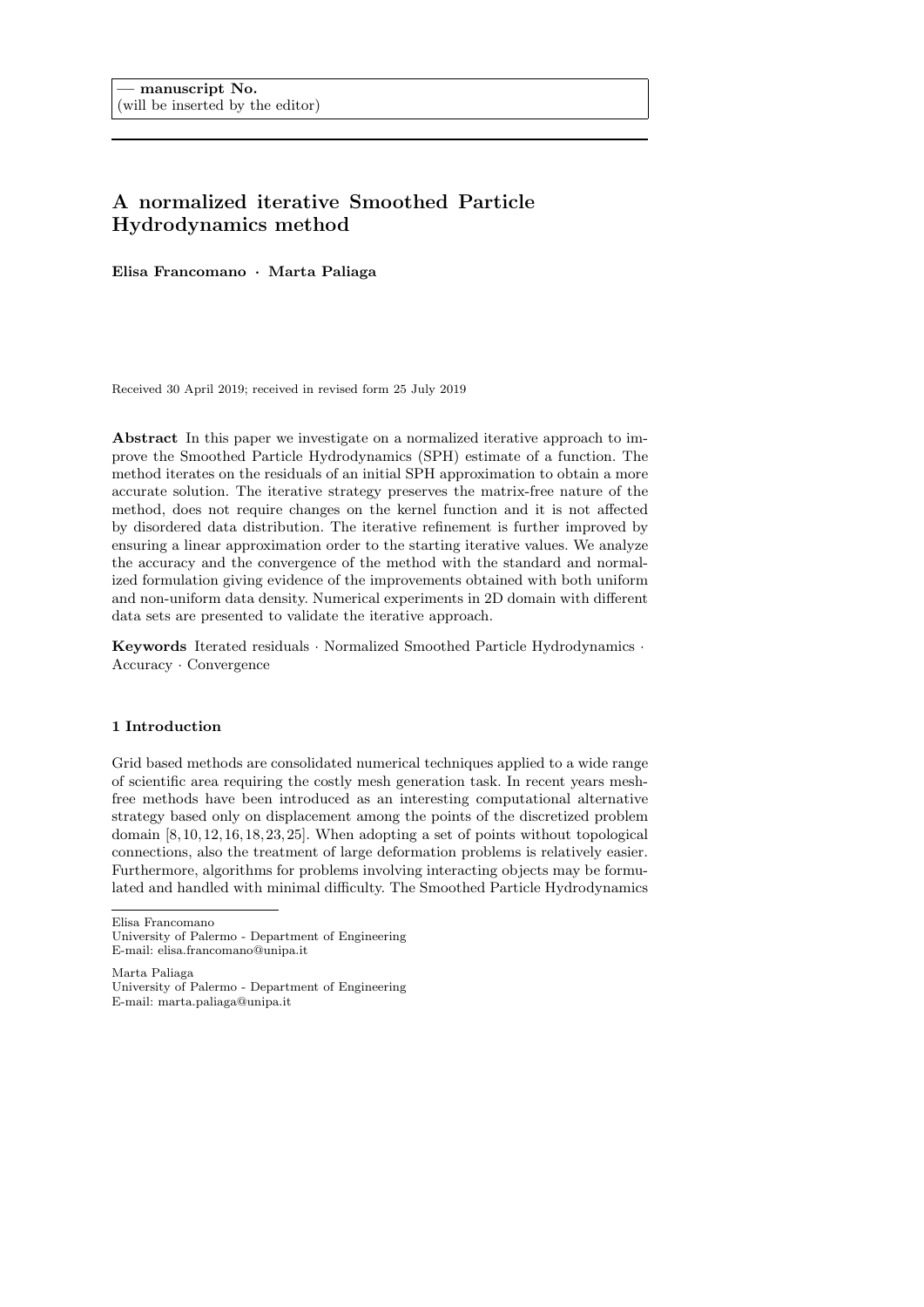is one of the most commonly used mesh-free method firstly developed for simulating astrophysical problems [20,21, 32–35] and it is being increasingly used [1–3, 19, 27,29, 36, 37, 39,40, 44]. The idea of SPH is very simple and it can reconstruct a continuous field with summation on a cloud of discrete points and on the kernel function. However, despite its popularity there are many problems related to its accuracy and as a consequence over the past years different corrective strategies have been developed to cope with these difficulties  $[4-7, 28-31, 41, 47]$ . The improved accuracy is frequently obtained at the price of modifying the kernel function: a typical example is the reproduced kernel particle method (RKPM) proposed by Liu et al. [31]. Sometimes, the accuracy is improved by solving linear systems for each evaluation point giving rise to ill-conditioning of the system matrix for some problems and to high computational effort for time-evolving simulations. This is the case of the corrective smoothed particle method (CSPM) by Chen et al. [11] and the finite particle method (FPM) by Liu et al.[29, 30] and improvements developed in [46]. With the aim to guarantee more accurate results while preserving the matrix-free feature of the method and avoiding to modify the kernel function, we propose an iterative approach based on the refinement of the residuals. Starting from an initial SPH estimate we generate some approximation values at any point of the problem domain that, under a suitable condition, convergence to the interpolant. The envelope of strictly definite positive kernel functions is considered and the method, in convergence, can be successfully applied without any restriction on pair-wise distinct data sites. Moreover, ensuring the linear approximation order [13, 17, 30], the iterative procedure provides more accurate results than those obtained with the standard SPH as initial values for both evenly and irregularly data distribution [19]. The paper is organized as follows. In Section 2 we briefly present the standard and the normalized version of the SPH method and some behaviors, referring to a 2D case study, are discussed. In Section 3 we describe the iterative process. In Section 4 the method is validated for different data sets providing more accurate results when the normalized SPH formulation is considered as starting iteration estimate. Finally, some remarks and ideas on future work are outlined in Section 5.

## 2 Basic concept of SPH

The method is based on the *kernel approximation* of a function  $f: \Omega \subset \mathbb{R}^d \to \mathbb{R}$ , for  $d \geq 1$ , defined as

$$
\langle f_h(\mathbf{x}) \rangle = \int_{\Omega} f(\xi) \mathsf{K}(\mathbf{x}, \xi; h) d\Omega \tag{1}
$$

at  $\mathbf{x} = (x^{(1)}, ..., x^{(d)}), \boldsymbol{\xi} = (\xi^{(1)}, ..., \xi^{(d)}) \in \Omega$  and  $\mathsf{K}(\mathbf{x}, \boldsymbol{\xi}; h)$  is the *kernel function* with *smoothing length h* localizing its influence in  $\Omega$ . The kernel is required to satisfy the normalization condition

$$
\int_{\Omega} \mathsf{K}(\mathbf{x}, \xi; h) d\Omega = 1.
$$
\n(2)

Moreover symmetry, monotonically decreasing and convergence to the Dirac function is required so that the error of the kernel approximation can be estimated as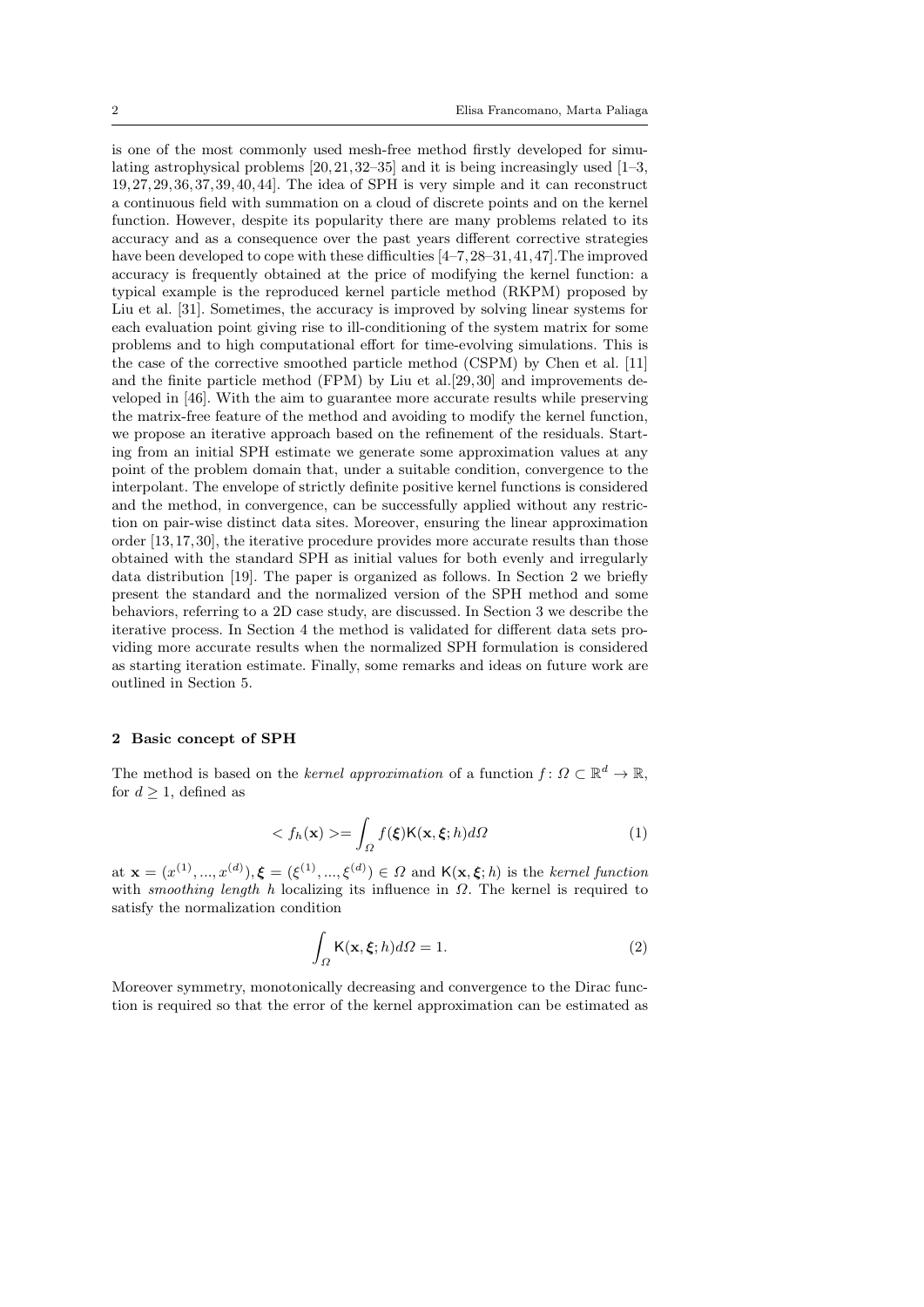second order of accuracy (or of first order of consistency) [26,27].

Given a set of data sites  $\mathcal{Z} = (\xi_j)_{j=1}^N$  and the corresponding measurements  $(f(\xi_j))_{j=1}^N$ , the discrete counterpart of the kernel approximation, usually named as *particle approximation*, is defined as

$$
f_h(\mathbf{x}) = \sum_{j=1}^N f(\xi_j) \mathsf{K}(\mathbf{x}, \xi_j; h) d\Omega_j,
$$
\n(3)

where  $d\Omega_j$  is the measure of the subdomain  $\Omega_j$  associated at each data site  $\xi_j$ . The discrepancy between the kernel and particle approximation, especially on the boundary and with non uniform data locations, makes this computation often not accurate [27, 28, 30]. In Fig. 1 we show the maximum absolute error (MAE)

$$
MAE = \max_{1 \le i \le M} |f_h(\mathbf{x}_i) - f(\mathbf{x}_i)|,\tag{4}
$$

for the bivariate function

$$
f(x^{(1)}, x^{(2)}) = 0.75 \exp \left[ -\frac{(9x^{(1)} - 2)^2 + (9x^{(2)} - 2)^2}{4} \right] + 0.75 \exp \left[ -\frac{(9x^{(1)} + 1)^2}{49} + \frac{(9x^{(2)} + 1)^2}{10} \right] + 0.5 \exp \left[ -\frac{(9x^{(1)} - 7)^2 + (9x^{(2)} - 3)^2}{4} \right] + -0.2 \exp \left[ -((9x^{(1)} - 4)^2 + (9x^{(2)} - 7)^2) \right].
$$
 (5)

In the simulations we consider  $M=1600$  evaluation points,  $N=4225$  gridded ( $\Xi$ <sub>*G*</sub>) and random  $(\mathcal{Z}_R)$  data sites in  $\Omega = [0,1]^2$ . The  $\mathcal{Z}_R$  are generated by the *rand* function of MATLAB<sup>®</sup>. The infinitely differentiable, radial and strictly definite Gaussian function is the kernel used in the experiments

$$
\mathsf{K}(\mathbf{x},\boldsymbol{\xi};h) = \alpha_d e^{-\frac{\|\boldsymbol{\xi} - \mathbf{x}\|_2^2}{h^2}}
$$
(6)

with the dimensional constant  $\alpha_d = 1/h^d \sqrt{\pi^d}$  to satisfy the unity requirement [26].

Improvements can be gained making use of the Taylor series expansion as detailed in the next sub-section.

### 2.1 Linear approximation order

The first order of accuracy $(p=1)$  can be ensured by considering the Taylor expansion of  $f(\xi)$  retaining only the first term, multiplying for the kernel function and integrating over  $\Omega$ 

$$
\int_{\Omega} f(\xi) \mathsf{K}(\mathbf{x}, \xi; h) d\Omega = \int_{\Omega} f(\mathbf{x}) \mathsf{K}(\mathbf{x}, \xi; h) d\Omega + \int_{\Omega} \mathcal{O}(h) \mathsf{K}(\mathbf{x}, \xi; h) d\Omega, \tag{7}
$$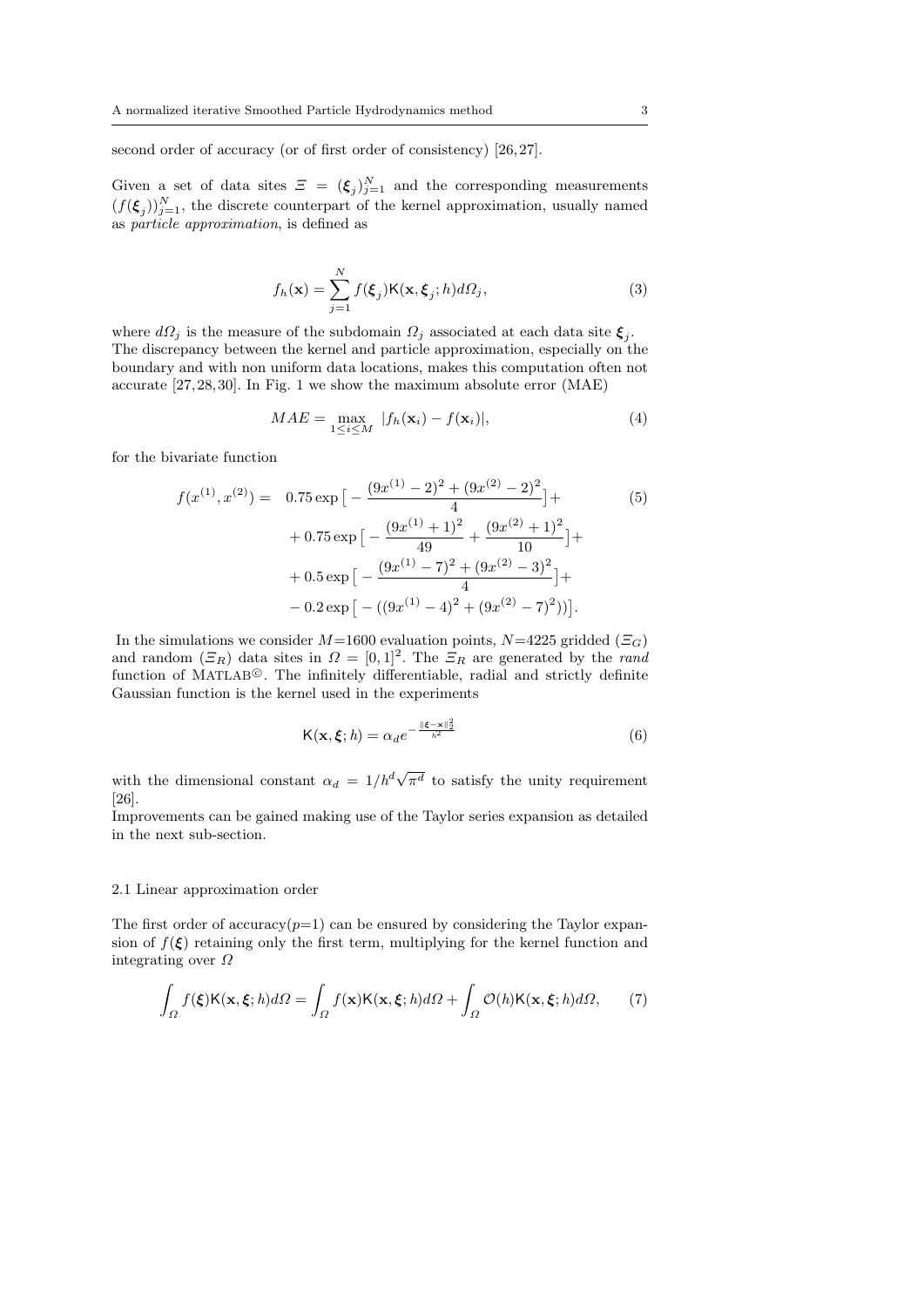

Fig. 1 Maximum Absolute Error (MAE) false-colored by magnitude with *N*=4225 (a) gridded  $\overline{\Xi}_G$  and (b) random  $\overline{\Xi}_R$  data sites for the test function (5).

$$
f(\mathbf{x}) = \frac{\int_{\Omega} f(\xi) \mathsf{K}(\mathbf{x}, \xi; h) d\Omega}{\int_{\Omega} \mathsf{K}(\mathbf{x}, \xi; h) d\Omega} + \mathcal{O}(h).
$$
 (8)

The corresponding discrete formulation is

$$
f(\mathbf{x}) = \frac{\sum_{j=1}^{N} f(\xi_j) \mathsf{K}(\mathbf{x}, \xi_j; h) d\Omega_j}{\sum_{j=1}^{N} \mathsf{K}(\mathbf{x}, \xi_j; h) d\Omega_j} + \mathcal{O}(h).
$$
 (9)

By requiring the SPH particle approximation to satisfy the 1-st order of accuracy (9), we take here a closer look at some results obtained dealing with the function (5). In the Table 1 and 2 the Root Mean Square Errors (RMSEs)

$$
RMSE = \sqrt{\frac{\sum_{i=1}^{M} |f_h(\mathbf{x}_i) - f(\mathbf{x}_i)|^2}{M}},
$$
\n(10)

give evidence of the improvements in the approximation when the discrete normalized formulation is considered for both equally and random data distribution. In the Fig. 2 the RMSEs are depicted for the two data sets. Higher order of accuracy could be reached via Taylor expansion, but at the cost of solving linear systems for each evaluation point or modifying the kernel function. In the following we introduce an iterative scheme preserving the kernel function and the matrix-free nature of the standard method. The iterative algorithm refines an initial estimate of SPH and the normalized formulation (9) will be shown as a valid starting choice.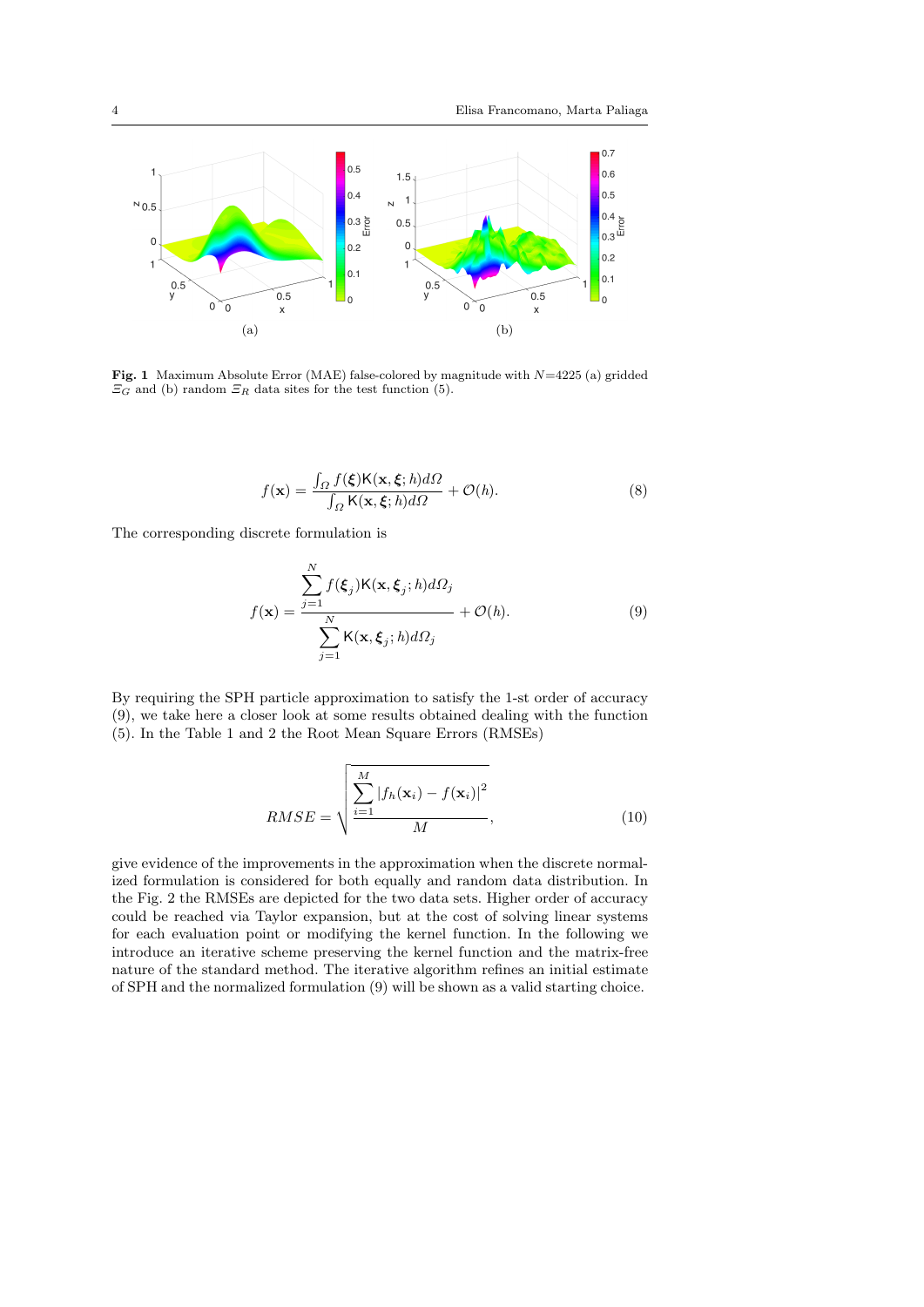Table 1 RMSEs for equally spaced data sites  $\mathcal{Z}_G$  with the standard SPH and  $p=1$  order of accuracy. Test function (5).

| N     | <b>SPH</b> | $p=1$  |
|-------|------------|--------|
| 9     | 0.3487     | 0.2656 |
| 25    | 0.3136     | 0.1234 |
| 81    | 0.2456     | 0.1617 |
| 289   | 0.1540     | 0.0880 |
| 1089  | 0.0867     | 0.0403 |
| 4225  | 0.0621     | 0.0149 |
| 16641 | 0.0545     | 0.0054 |
| 66049 | 0.0537     | 0.0023 |

Table 2 RMSEs for random data sites  $\mathcal{Z}_R$  with the standard SPH and  $p=1$  order of accuracy. Test function (5).

| SPH    | $p=1$  |
|--------|--------|
| 0.2197 | 0.1896 |
| 0.2215 | 0.1343 |
| 0.1132 | 0.0706 |
| 0.1246 | 0.0304 |
| 0.0781 | 0.0196 |
| 0.0995 | 0.0082 |
| 0.1062 | 0.0031 |
| 0.0974 | 0.0016 |
|        |        |



**Fig. 2** RMSEs versus the number of data sites (a) equally spaced  $\mathcal{Z}_G$  and (b) random  $\mathcal{Z}_R$  for the test function (5). The blue full line depicts the error of the standard SPH estimates while the red dotted line is for the error of the 1-st order of accuracy.

# 3 Iterative SPH approximation

The SPH approximant (3) can be defined in matrix-vector notation as

$$
f_h(\mathbf{x}) = \mathbf{K}(\mathbf{x}) \Omega \mathbf{f}
$$
 (11)

where

$$
\mathbf{K}(\mathbf{x}) = \left[ \mathsf{K}(\mathbf{x}, \boldsymbol{\xi}_1; h) \; \mathsf{K}(\mathbf{x}, \boldsymbol{\xi}_2; h) \; \dots \; \mathsf{K}(\mathbf{x}, \boldsymbol{\xi}_N; h) \right],
$$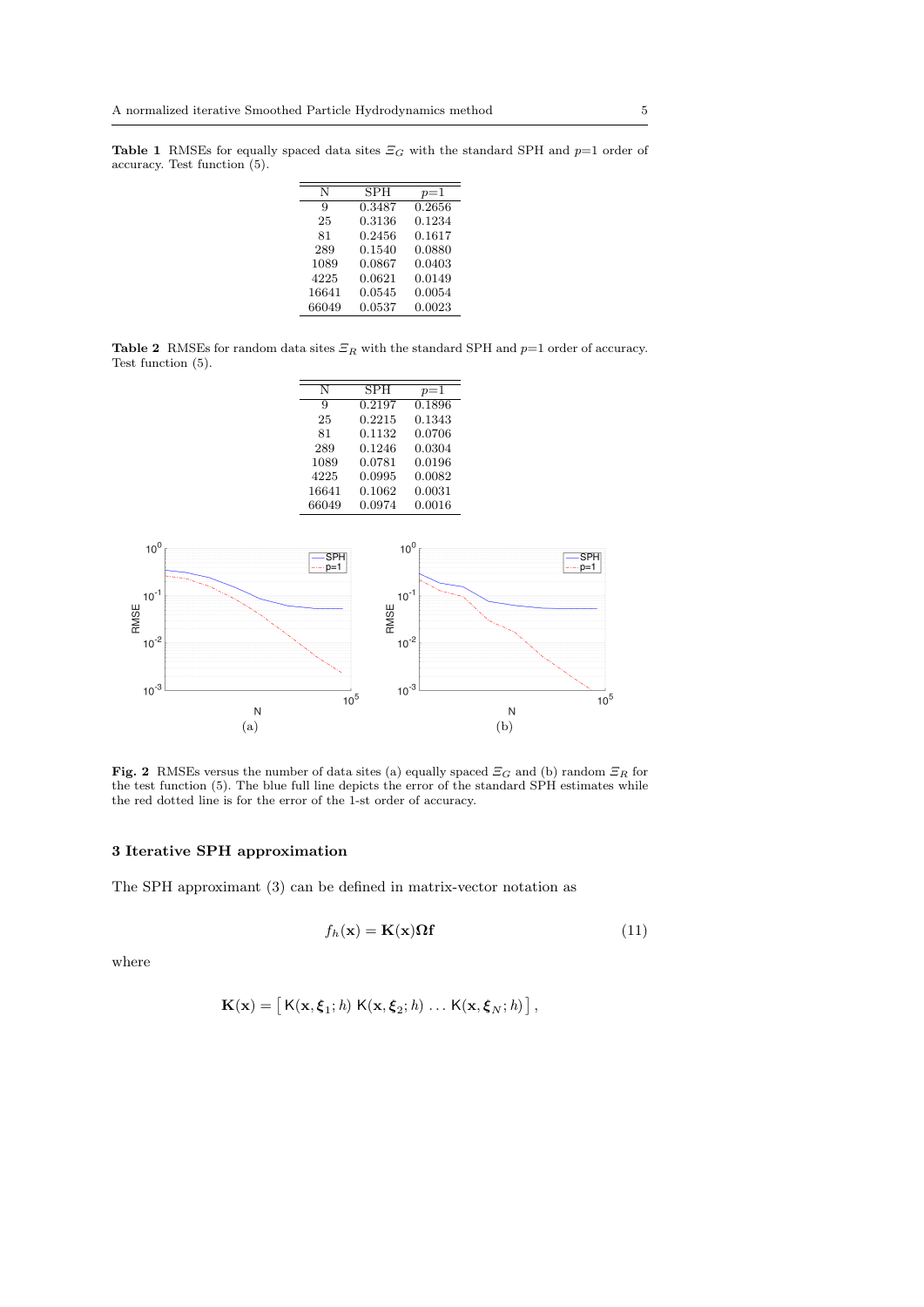$$
\Omega = diag \left[ \, d\Omega_1 \, d\Omega_2 \, \dots \, d\Omega_N \, \right]
$$

and f collects the function values at the data sites. By considering (11) as initial estimate  $f_h^{(0)}(\mathbf{x})$  and by iterating on residuals we generate a sequence of approximants  $\{f_h^{(n)}(\mathbf{x})\}$ . The residual function is itself approximated via SPH. In the following the process is detailed. By considering the matrix A

$$
\mathbf{A} = \big[\mathsf{K}(\boldsymbol{\xi}_i, \boldsymbol{\xi}_j; h)d\Omega_j\big]_{i,j=1}^N
$$

and

$$
\mathbf{s}^{(0)} = \mathbf{f} - \mathbf{A}\mathbf{f}
$$

we iteratively compute for  $n > 0$ 

$$
\mathbf{R}^{(n-1)}(\mathbf{x}) = \mathbf{K}(\mathbf{x}) \mathbf{\Omega} \mathbf{s}^{(n-1)}
$$

$$
f_h^{(n)}(\mathbf{x}) = f_h^{(n-1)}(\mathbf{x}) + \mathbf{R}^{(n-1)}(\mathbf{x}) = \mathbf{K}(\mathbf{x})\Omega \sum_{k=0}^n (\mathbf{I} - \mathbf{A})^k \mathbf{f}
$$
(12)

$$
\mathbf{s}^{(n)} = \mathbf{s}^{(n-1)} - \mathbf{A}\mathbf{s}^{(n-1)}.
$$

It is well known that [22]

$$
\lim_{n \to \infty} \sum_{k=0}^{n} (\mathbf{I} - \mathbf{A})^k = \mathbf{A}^{-1}
$$

if and only if  $\|\mathbf{I} - \mathbf{A}\|_2 < 1$ , therefore under this condition

$$
\lim_{n \to \infty} f_h^{(n)}(\mathbf{x}) = P_h(\mathbf{x}) \tag{13}
$$

where

$$
P_h(\mathbf{x}) = \mathbf{K}(\mathbf{x}) \mathbf{\Omega} \mathbf{A}^{-1} \mathbf{f}
$$
 (14)

is the interpolant.

The solution for  $P_h(\mathbf{x})$  is admitted with strictly definite positive kernel functions on pair-wise distinct data sites and this is the only limit on the data location [9, 14, 15, 45]. Hence, with strictly definite positive kernel functions the  $\{f_h^{(n)}(\mathbf{x})\}$ converges to the interpolant  $P_h(\mathbf{x})$  without assumption on the pair-wise distinct data distribution.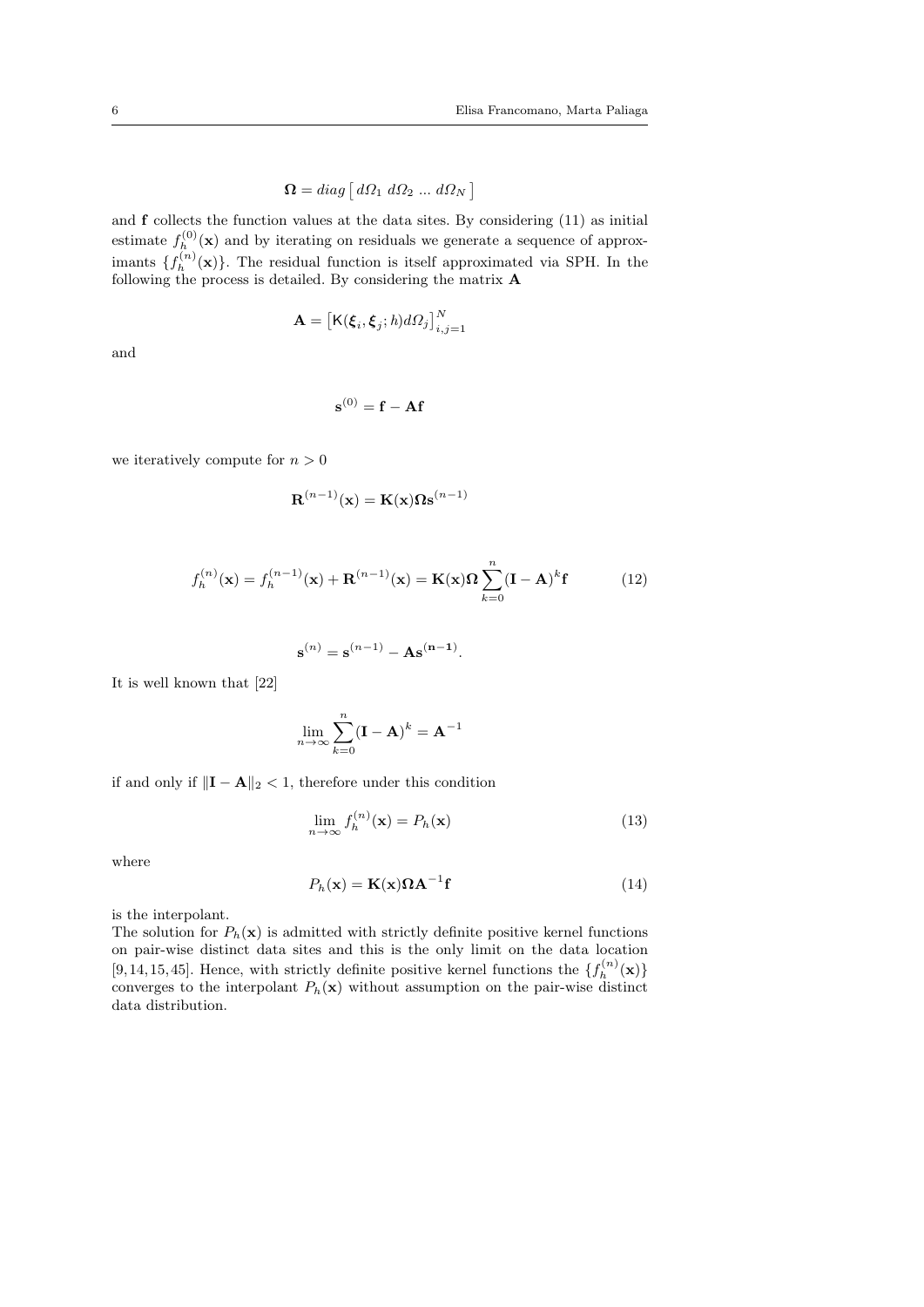#### 4 Numerical validation

In this section we discuss on the numerical results referring to the test function (5) and proceed in the approximation for the gridded  $\mathcal{Z}_G$ , Halton  $\mathcal{Z}_H$  [24], Sobol<sup>'</sup>  $E_S$  [42] and random data sites  $E_R$ . The *haltonset* and the *sobolset* functions of  $MATLAB<sup>®</sup>$  are adopted to construct the quasi-random data distribution from the Halton and Sobol<sup>'</sup> sequence respectively. The *rand* function of MATLAB<sup>©</sup> is considered for the random distribution. We consider data sets by increasing the density of the data in the unit square domain and the root mean square error measures the accuracy of the estimates.  $M=1600$  points are the number of the evaluation points and the function (6) is adopted as kernel function. We illustrate results on the accuracy and on the convergence. In all the tables the RMSEs are reported with  $N = (2^t + 1)^2$ ,  $t=1,2,...,6$ . In the first column the error is related to the standard or normalized SPH formulation, while in the other columns the errors of the iterated method with 10,100,1000 iterations are shown. In the Tables 3,4,5 and 6 the RMSEs for the standard formulation is generated with the eq. (3). We observe improvements in the function approximation by means of  $f_h^{(n)}(\mathbf{x})$  by increasing the number of iterations *n* and of data *N*. In the Tables 7,8,9 and 10 the RMSEs are reported working with the same data sets but with the normalized formulation as initial values giving evidence of better results obtained with linear accurate approximations as starting estimates. The improvements of the linear approximation are evident in the Fig. 3 where the convergence behavior is depicted in loglog plots. In analogy to the discussed simulations many other experiments have been performed giving evidence of the improvements in the accuracy with the standard and normalized iterative approach. In the Fig. 4 we report some results obtained working with the Wendland's compactly supported kernel function [45]

$$
K(\mathbf{x}, \xi; h) = (1 - ||\xi - \mathbf{x}||_2^2)^6 + (35||\xi - \mathbf{x}||_2^2 + 18||\xi - \mathbf{x}||_2 + 3). \tag{15}
$$

It is a radial strictly positive definite function with degree of smoothness equal to four [14, 45]. We use this function for increasingly denser sets of data with the Franke's test function (5) and in the Fig. 4 the RMSEs are depicted with the data sequence in  $\Xi_G$ , $\Xi_H$ , $\Xi_S$ , $\Xi_R$  with the standard SPH and the iterative approach compared to the normalized formulations. We experimentally observe that generally a good accuracy is with a reasonable number of iterations, but more efforts need for a theoretical understanding of the convergence behavior. This should be also useful for providing an estimate of the overall computational demanding that also depends on the flatness of the kernel function.

**Table 3** RMSEs with  $\Xi_G$ .

| N    | fь     | 10)    | (100)  | (1000) |
|------|--------|--------|--------|--------|
| 9    | 0.3487 | 0.2579 | 0.1515 | 0.1344 |
| 25   | 0.3136 | 0.1786 | 0.1112 | 0.0864 |
| 81   | 0.2456 | 0.0901 | 0.0481 | 0.0214 |
| 289  | 0.1540 | 0.0270 | 0.0118 | 0.0052 |
| 1089 | 0.0867 | 0.0215 | 0.0076 | 0.0031 |
| 4225 | 0.0621 | 0.0201 | 0.0075 | 0.0030 |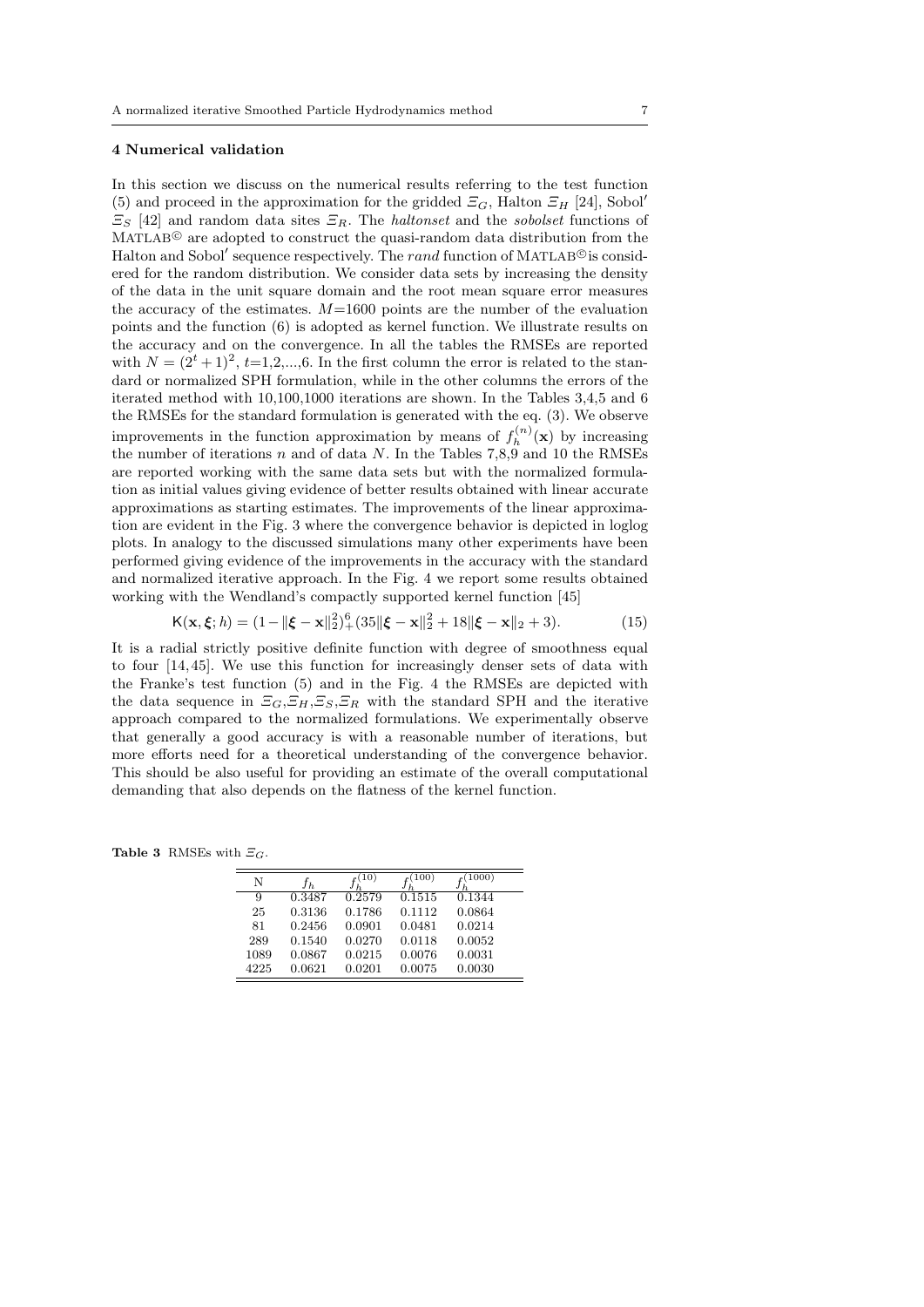

Fig. 3 RMSEs versus number of data sites.The function (6) is adopted as kernel function. In the left panels the standard SPH is compared with the iterative method. In the right panels the SPH, with  $p=1$ , is compared with the iterative method. 10, 100, 1000 iterations are considered.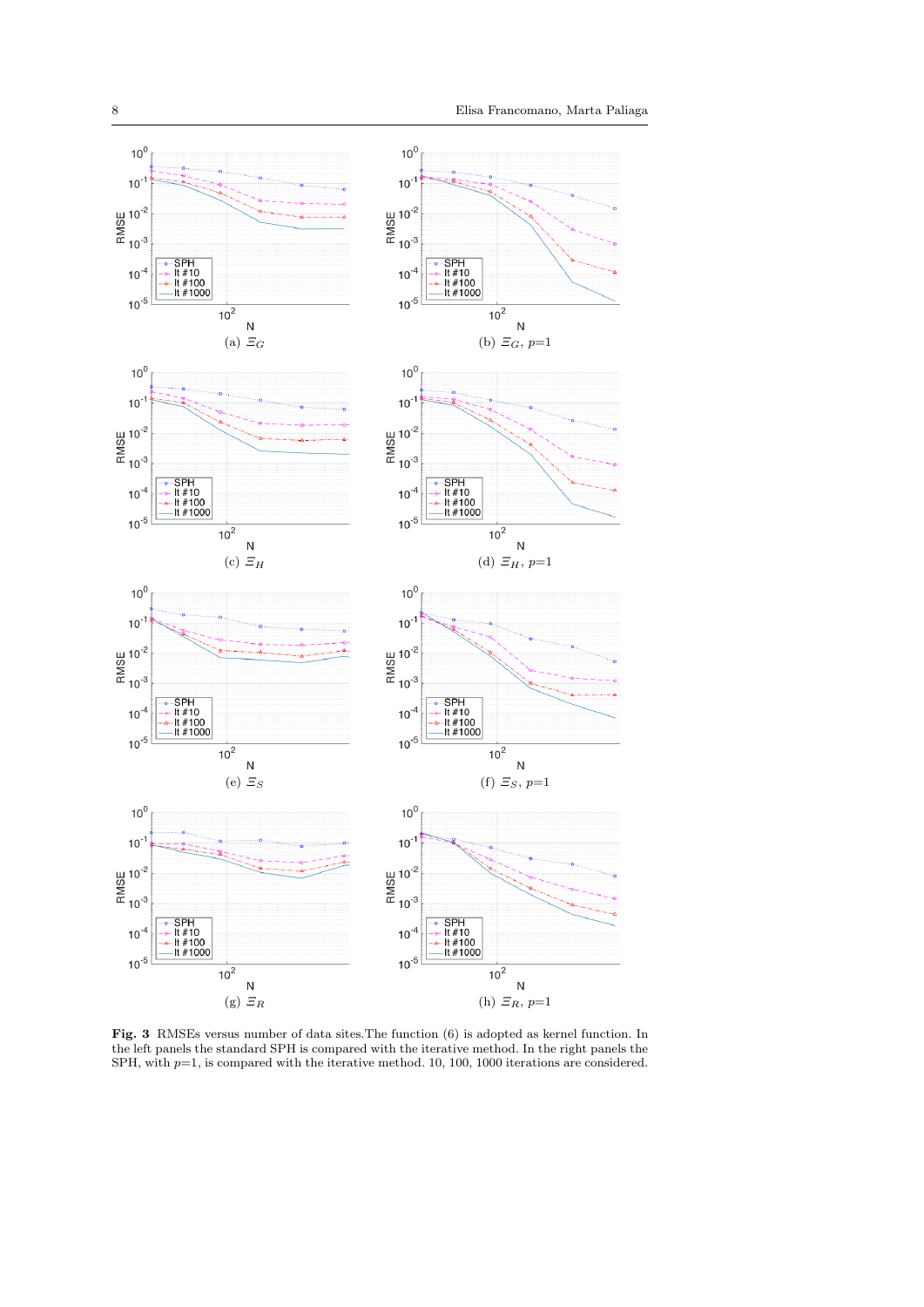

Fig. 4 RMSEs versus number of data sites. The function (15) is adopted as kernel function. In the left panels the standard SPH is compared with the iterative method. In the right panels the SPH, with  $p=1$ , is compared with the iterative method. 10, 100, 1000 iterations are considered.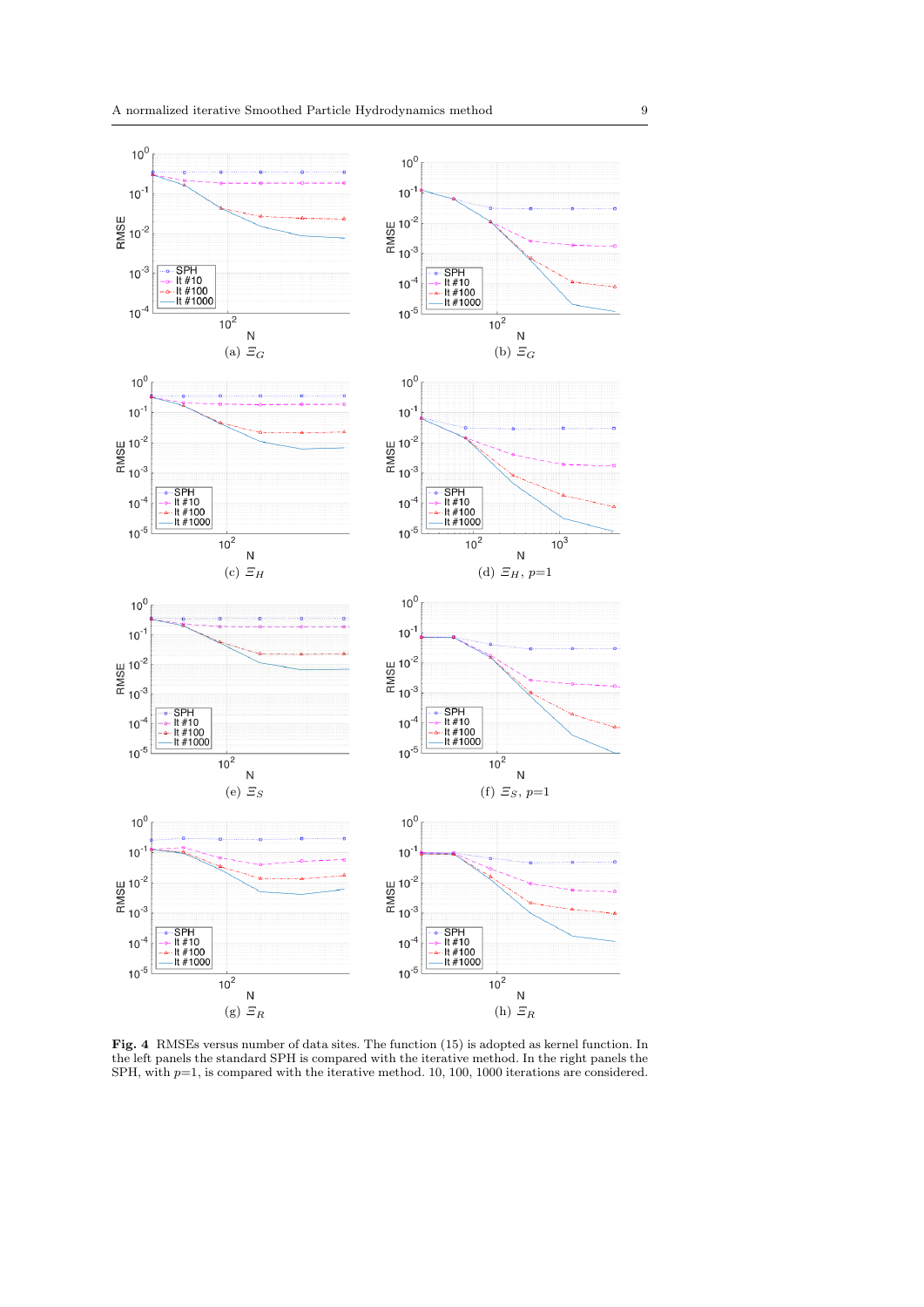Table 4 RMSEs with  $\Xi_H$ .

| N    | t h    | 10)    | 100    | 1000)  |
|------|--------|--------|--------|--------|
| 9    | 0.3376 | 0.2355 | 0.1418 | 0.1265 |
| 25   | 0.2885 | 0.1441 | 0.1007 | 0.0752 |
| 81   | 0.2024 | 0.0496 | 0.0232 | 0.0126 |
| 289  | 0.1215 | 0.0211 | 0.0067 | 0.0026 |
| 1089 | 0.0720 | 0.0181 | 0.0057 | 0.0022 |
| 4225 | 0.0605 | 0.0186 | 0.0062 | 0.0020 |

**Table 5** RMSEs with  $\Xi_S$ .

| N    | fь.    | 10     | 100)   | 1000)  |
|------|--------|--------|--------|--------|
| 9    | 0.2945 | 0.1465 | 0.1226 | 0.1437 |
| 25   | 0.1873 | 0.0571 | 0.0436 | 0.0358 |
| 81   | 0.1564 | 0.0277 | 0.0122 | 0.0072 |
| 289  | 0.0769 | 0.0197 | 0.0108 | 0.0102 |
| 1089 | 0.0631 | 0.0188 | 0.0080 | 0.0049 |
| 4225 | 0.0554 | 0.0223 | 0.0123 | 0.0079 |

Table 6 RMSEs with  $\Xi_R$ .

| N    | ŤЬ     | $10^{\circ}$ | 100    | 1000)  |
|------|--------|--------------|--------|--------|
| 9    | 0.2197 | 0.0962       | 0.0845 | 0.0874 |
| 25   | 0.2215 | 0.0942       | 0.0613 | 0.0495 |
| 81   | 0.1132 | 0.0526       | 0.0417 | 0.0298 |
| 289  | 0.1246 | 0.0260       | 0.0145 | 0.0107 |
| 1089 | 0.0781 | 0.0223       | 0.0117 | 0.0068 |
| 4225 | 0.0995 | 0.0377       | 0.0234 | 0.0181 |

**Table 7** RMSEs with  $\Xi_G$  and  $p=1$ .

| N    | ĴЬ.    | 10)       | (100)     | (1000)    |
|------|--------|-----------|-----------|-----------|
| 9    | 0.2656 | 0.1657    | 0.1455    | 0.1834    |
| 25   | 0.1234 | 0.1355    | 0.1156    | 0.0905    |
| 81   | 0.1617 | 0.0919    | 0.0525    | 0.0396    |
| 289  | 0.0880 | 0.0255    | 0.0081    | 0.0042    |
| 1089 | 0.0403 | 0.0030    | $2.91e-4$ | 5.51e-5   |
| 4225 | 0.0149 | $9.94e-4$ | 1.16e-4   | $1.29e-5$ |

**Table 8** RMSEs with  $\Xi_H$  and  $p=1$ .

| N    | $t_h$  | $10^{\circ}$ | (100)     | 1000)     |
|------|--------|--------------|-----------|-----------|
| 9    | 0.2624 | 0.1626       | 0.1427    | 0.1280    |
| 25   | 0.2206 | 0.1331       | 0.1023    | 0.0839    |
| 81   | 0.1244 | 0.0603       | 0.0269    | 0.0167    |
| 289  | 0.0693 | 0.0133       | 0.0042    | 0.0021    |
| 1089 | 0.0266 | 0.0017       | $2.35e-4$ | $4.60e-5$ |
| 4225 | 0.0137 | $9.15e-4$    | $1.27e-4$ | 1.71e-5   |

# 5 Conclusions

In this paper we discuss on an iterative SPH method. The method preserves the matrix-free nature of the standard approach without changes on the kernel func-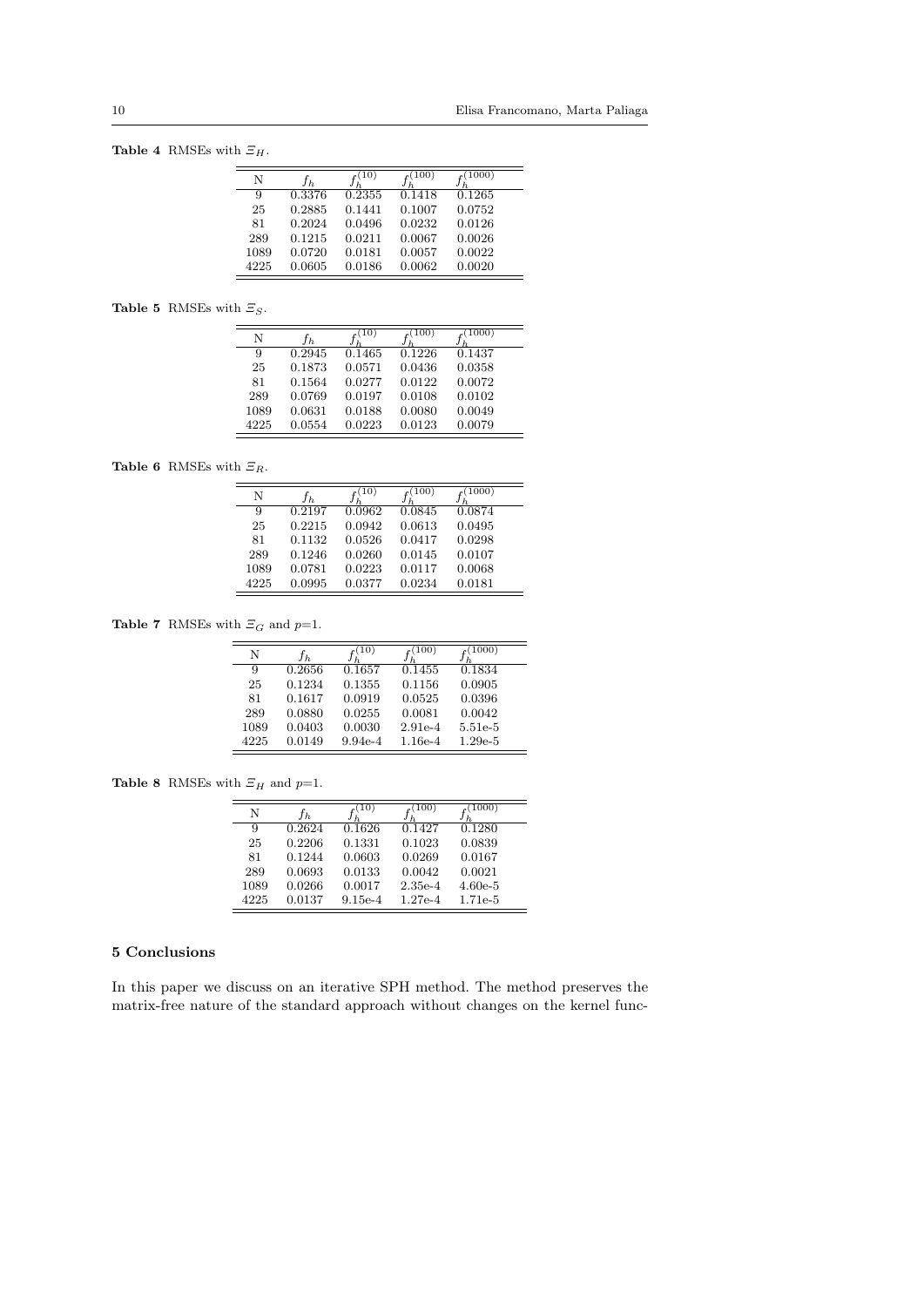**Table 9** RMSEs with  $\mathcal{Z}_S$  and  $p=1$ .

| N    | fь     | 10)    | 100)      | (1000)    |
|------|--------|--------|-----------|-----------|
| 9    | 0.2206 | 0.1654 | 0.1756    | 0.2267    |
| 25   | 0.1293 | 0.0756 | 0.0616    | 0.0517    |
| 81   | 0.0972 | 0.0348 | 0.0106    | 0.0079    |
| 289  | 0.0305 | 0.0027 | 0.0010    | $6.82e-4$ |
| 1089 | 0.0168 | 0.0015 | $4.05e-4$ | $2.01e-4$ |
| 4225 | 0.0053 | 0.0012 | $4.12e-4$ | $7.24e-5$ |

**Table 10** RMSEs with  $\mathcal{Z}_R$  and  $p=1$ .

|      |        | 10)    | 100       | (1000)    |
|------|--------|--------|-----------|-----------|
| N    | ĴЪ.    |        |           |           |
| 9    | 0.1896 | 0.1598 | 0.2103    | 0.2163    |
| 25   | 0.1343 | 0.0995 | 0.1044    | 0.1022    |
| 81   | 0.0706 | 0.0282 | 0.0143    | 0.0100    |
| 289  | 0.0304 | 0.0075 | 0.0032    | 0.0019    |
| 1089 | 0.0196 | 0.0030 | 8.98e-4   | $4.34e-4$ |
| 4225 | 0.0082 | 0.0014 | $4.35e-4$ | $1.86e-4$ |

tion. We illustrate results on the convergence and on the accuracy giving evidence of better results obtained with the normalized formulation than the standard one. Many experiments are conducted with the aim to highlighting the basic results of the approach dealing with gridded and scattered data sets. Future work will be in investigating more on the convergence behavior and moving forward to extend the iterative method to approximate function derivatives.

#### Acknowledgements.

The authors acknowledge support by the INdAM–GNCS Project 2019 *"Kernelbased approximation, multiresolution and subdivision methods and related applications"*. This research has been accomplished within RITA (Rete ITaliana di Approssimazione).

## References

- 1. G.Ala and E.Francomano, Numerical Investigations of an Implicit Leapfrog Time-Domain Meshless Method, Journal on Scientific Computing, Vol. 62(3), pp. 898–912 (2014).
- 2. G.Ala, E.Francomano and S. Ganci, Unconditionally stable meshless integration of timedomain Maxwell's curl equations, Applied Mathematics and Computation, Vol. 255 (15), pp. 157-164 (2015).
- 3. G.Ala, E.Francomano, E.Toscano, A.Tortorici and F.Viola, Corrective meshless particle formulations for time domain Maxwell's equations, Journal of Computational and Applied Mathematics Vol. 210 (1-2), pp.34–46 (2007).
- 4. D. Asprone, F.Auricchio, A.Montanino and A.Reali, A modified finite particle method: multi-dimensional elasto-statics and dynamics, International Journal for Numerical Methods in Engineering, Vol. 99. pp. 1–25 (2014).
- 5. D.Asprone, F.Auricchio, and A.Reali, Novel finite particle formulations based on projection methodologies. International Journal for Numerical Methods in Fluids, Vol. 65, pp.1376– 1388 (2011).
- 6. J.K.Chen and J.E.Beraun, A generalized smoothed particle hydrodynamics method for nonlinear dynamic problems. Computer Methods in Applied Mechanics Engineering, Vol. 190, pp. 225–239 (2000).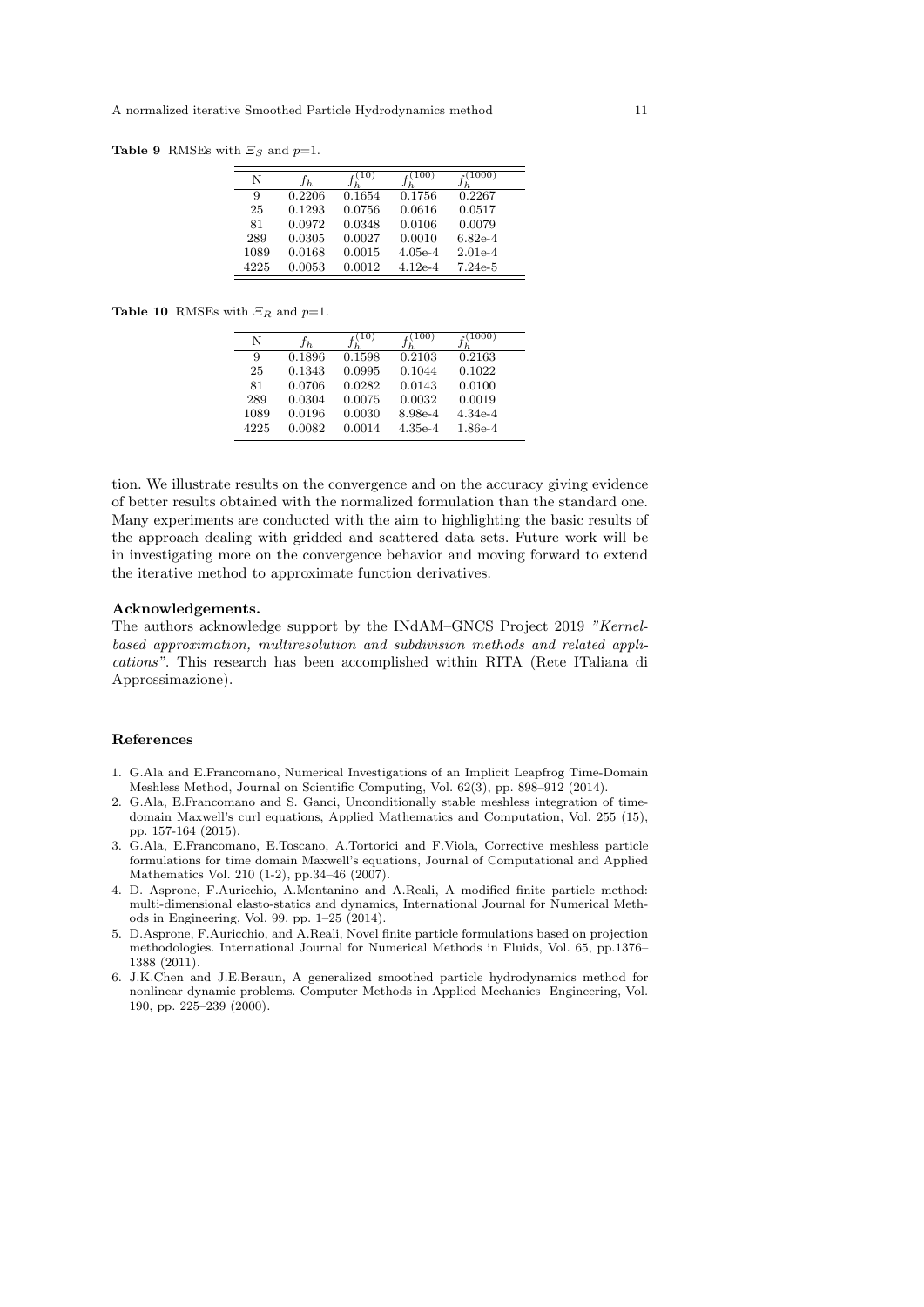- 7. J.Bonet and S.Kulasegaram, Correction and stabilization of smooth particle hydrodynamics methods with applications in metal forming simulations, Int J Numer Methods Eng, Vol. 47, pp. 1189–1214 (2000).
- 8. L.Brookshaw, A method of calculating radiative heat diffusion in particle simulations, Proc. Astronomical Society of Australia, pp. 207–210 (1985).
- 9. M.D.Buhmann, Radial Basis Functions: Theory and Implementations, Cambridge Monogr. Appl. Comput. Math., Vol. 12, Cambridge University Press (2003).
- 10. X.Chen and J.H.Jung, Matrix stability of multiquadric radial basis function methods for hyperbolic equations with uniform centers, Journal of Scientific Computing, Vol. 51(3), pp. 683–702 (2012).
- 11. J.K.Chen, J.E.Berau and C.J.Jih, A corrective smoothed particle hydrodynamics method for boundary value problems in heat conduction, International Journal for Numerical Methods in Engineering, Vol.6, pp. 231–252 (1999).
- 12. A.Chowdhury, A.Wittek, K. Miller and G.R.Joldes, An element free galerkin method based on the modified moving least squares approximation, Journal of Scientific Computing, pp.  $1-15(2016)$ .
- 13. F.Dell'Accio and F.Di Tommaso, Scattered data interpolation by Shepard's like methods: classical results and recent advances, Dolomites Research Notes on Approximation, Vol. 9, pp. 32-44 (2016).
- 14. G.E.Fasshauer, Meshfree Approximation Methods with MATLAB, Interdiscip. Math. Sci., Vol. 6, World Scientific, Hackensack, NJ (2007).
- 15. G.E.Fasshauer and J.G.Zhang, Iterated approximate moving least square appoximation, Advances in meshfree techniques, Springer, pp.221–239 (2007).
- 16. E.Francomano, F.M.Hilker, M.Paliaga and E.Venturino, Separatrix reconstruction to identify tipping points in an eco-epidemiological model, Applied Mathematics and Computation, pp. 80–91 (2018).
- 17. E.Francomano and M.Paliaga, Highlighting numerical insights of an efficient SPH method, Applied Mathematics and Computation, pp. 899–915 (2018).
- 18. E.Francomano, F.M.Hilker, M.Paliaga and E.Venturino, An efficient method to reconstruct invariant manifolds of saddle points, Dolomites Research Notes on Approximation, Vol. 10, pp.25–30 (2017).
- 19. E.Francomano and M.Paliaga, The smoothed particle hydrodynamics method via residual iteration, Comp. Meth. in App. Mech. and Eng., Vol. 352, pp.237–245 (2019).
- 20. R.A.Gingold and J.J.Monaghan, Smoothed particle hydrodynamics: theory and application on spherical stars, Monthly Notices Roy. Astronom. Soc., Vol. 181, pp. 375–389 (1977).
- 21. R.A.Gingold and J.J.Monaghan, Kernel estimates as a basis for general particle method in hydrodynamics, J. Comput. Phys., Vol. 46, pp. 429–453 (1982).
- 22. G.H.Golub and C.F.Van Loan, Matrix Computations, 4th edn. Johns Hopkins, University Press, Baltimore, MD (2012).
- 23. M.Gomez-Gesteira, B.D.Rogers, R.A.Dalrymple and A.J.C. Crespo, State-of-the-art of classical SPH for free-surface flows. Journal of Hydraulic Research, Vol. 48, pp. 6–27 (2010).
- 24. J.H.Halton, On the efficiency of certain quasi-random sequences of points in evaluating multi-dimensional integrals, Num. Math. 2, pp. 84–90 (1960).
- 25. B. Li, F.Habbal and M.Ortiz, Optimal transportation meshfree approximation schemes for fluid and plastic flows, J. Numer. Meth. Engng, Vol. 83, pp. 1541–1579 (2010).
- 26. G.R.Liu and M.B.Liu, Smoothed Particle Hydrodynamics A Mesh-Free Particle Method, World Scientific Publishing, Singapore (2003).
- 27. M.B.Liu, and G.R.Liu, Smoothed particle hydrodynamics (SPH): An overview and recent developments, Archives of Computational Methods in Engineering, Vol. 17(1), pp. 25–76  $(2010)$
- 28. M.B.Liu, G.R.Liu and K.Y.Lam, Constructing smoothing functions in smoothed particle hydrodynamics with applications, J. Comput. Appl. Math., Vol. 155, pp. 263–284 (2003).
- 29. M.B.Liu, W.P.Xie and G.R.Liu, Modeling incompressible flows using a finite particle method, Applied Mathematical Modelling, Vol. 29(12), pp. 1252–1270 (2005).
- 30. M.B.Liu, W.P.Xie and G.R.Liu, Restoring particle inconsistency in smoothed particle hydrodynamics, Appl. Numer. Math., Vol. 56(1), pp. 19–36 (2006).
- 31. W.K Liu, S. Jun and Y.F.Zhang, Reproducing kernel particle methods, Int. Jour. Meth. Fluids, Vol. 20(8–9), pp. 1081–1106 (1995).
- 32. L.B.Lucy, A numerical approach to the testing of fusion process, Astron J, Vol. 82, pp. 1013–1024 (1977).